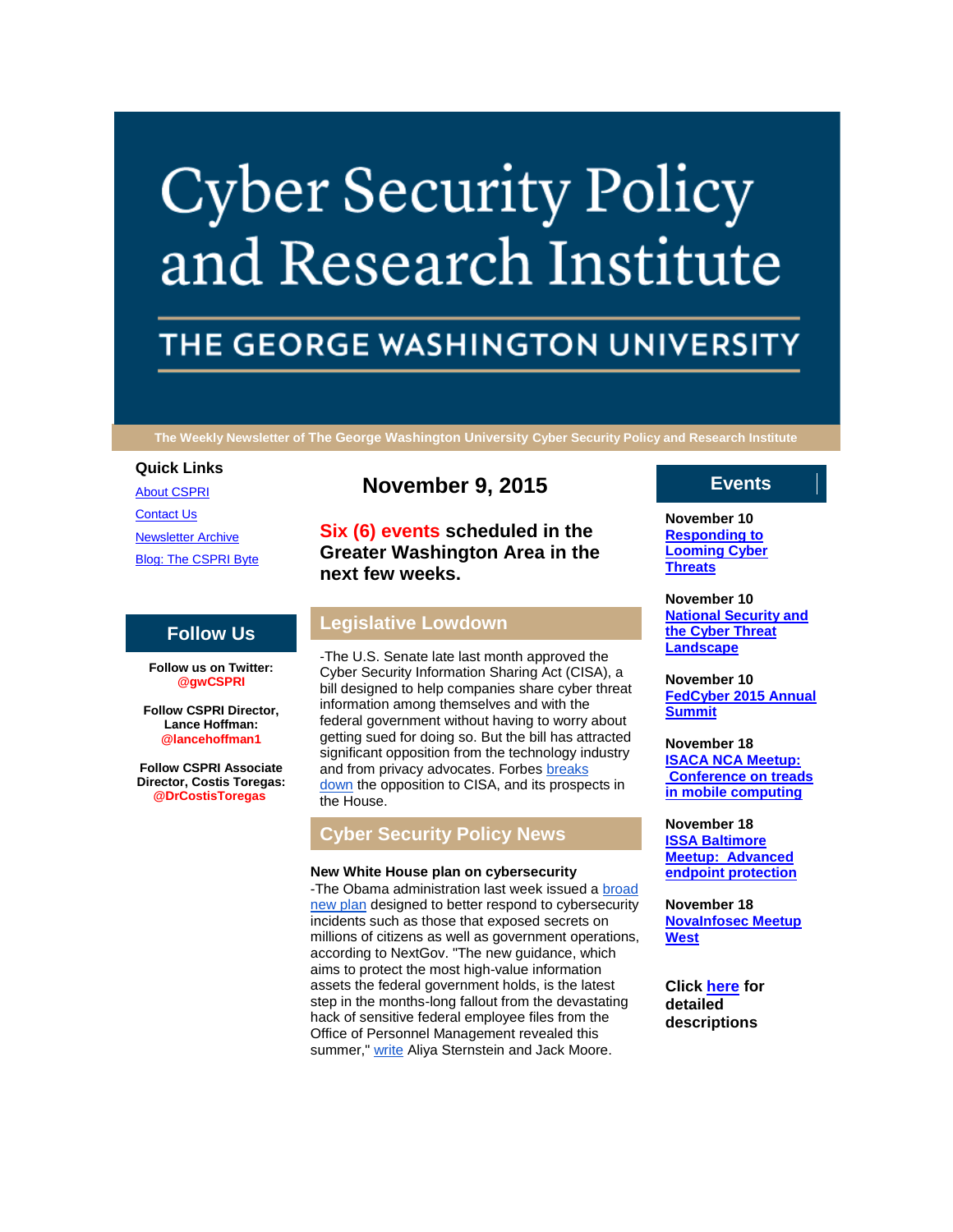#### **US Cyber Command update**

Sternstein also writes about another, more eyebrowraising development: The U.S. Cyber Command has put forth nearly a half-billion dollar contract for computer code capable of killing adversaries. "U.S. troops would have the power to launch logic bombs, instead of traditional explosive projectiles, which essentially would direct an enemy's critical infrastructure to self-destruct," Sternstein writes. "Lethal cyber weapons have arrived." Read more [here.](http://r20.rs6.net/tn.jsp?f=0012BSD4RlpjltJ0NPH0DtW5pG4XPgi1txnR8jyA9yhPK5ED0q3F4i34AXjiT-FdLnMcgHw8FDCPbQgNjzSErL4pw0dFaFZZdtivIgUQqa-2jG2Uu7ynWzXrPgzLLF2fOPqmDyUBKKhYtSoDwqIHWUiUeyrSCeaUYWkrBi5qwfu_r_Hfgw0UZ6t6ehuYjCIFOOgNU15rpl46kUxo4hP7JVTWGRxFGVXu2he5XzQYdejewiwM6NhB8GvINVTHNIcBEh1fS5G5zatOEt2YWM-N_lCtBm9AxIjf1dPK5SOqayjP5g=&c=&ch=)

#### **Cox Communications update**

-The Federal Communications Commission last week fined cable giant Cox Communications nearly \$600,000 for failing to better secure their corporate network from outsiders. In 2014, hackers associated with the cybercrime gang the Lizard Squad tricked two different Cox employees into clicking on link to a fake site, stealing credentials that allowed the fraudster to pull Social Security numbers, drivers license information and other sensitive data on several dozen customers, including security journalist Brian Krebs, who [wrote about the ordeal](http://r20.rs6.net/tn.jsp?f=0012BSD4RlpjltJ0NPH0DtW5pG4XPgi1txnR8jyA9yhPK5ED0q3F4i34AXjiT-FdLnM7DFjpzbl4iVeP0O0GjDnd45JxiwAHHxf0U6LXRl8rpZVgLm2VLXju5mhJBgO8uoTU2WFD8Lmo__Z6hCNQLeuyO6DZ-0I_3CcCkT6ZQlv0Z5sPsiFQVKO2uEuStmSFEinWmAo8y12mqTREauOx8o5e1unu-XBgu6y7hKsc5S1iMQYHZ5DeivPR6xAT1wYx4m5&c=&ch=) and what it says about ISP security in general. The case is widely seen as a first for the FCC, and an indication that the agency intends to be more active in policing corporate cybersecurity.

#### **Trans-Pacific Partnership (TPP): the pending impact on cybersecurity**

-The Trans-Pacific Partnership (TPP) trade deal could have a big impact on cybersecurity, writes Stewart Baker for The Washington Post. "That's because the deal prohibits nations from asking mass market software companies for access to their source code," Baker [explains.](http://r20.rs6.net/tn.jsp?f=0012BSD4RlpjltJ0NPH0DtW5pG4XPgi1txnR8jyA9yhPK5ED0q3F4i34AXjiT-FdLnMSF9PfS5AiDFgXkPUR2rrhKxfzzPLPU8GN-eZPr3AMbWpouyVXRo4soXQ7rzBr07lgLMUXIFsRyDQO-5hCBPz9tfgEwWvrFXmcZhZ3S7cK35gihc6Jc3UEhBnmt61kzWs9NSqSeRjasJ7lNE19uOm2Q7lvv4CbHAW1myWLBs63SkjZ52rKLn4qgB9inL5SMku1-YHRaLb0vYUByCBBsQkQo2-SHFbVwPq&c=&ch=) "The ban doesn't apply to code run on critical infrastructure, which will make for endless disputes, since there's very little mass market software that doesn't run on computers involved in critical infrastructure."

#### **Communication efficiency test between US and UK government & financial entities**

A coordinated simulation to test how well the United States' and United Kingdom's government agencies and financial centers in London and New York communicate in the event of a cyberattack on the financial sector will take place this month, officials stated today, DarkReading reports. "The joint exercise is the result of a [set of agreements](http://r20.rs6.net/tn.jsp?f=0012BSD4RlpjltJ0NPH0DtW5pG4XPgi1txnR8jyA9yhPK5ED0q3F4i34AXjiT-FdLnMUeUg41Mtq8OVT-USHCQVhfYRRTbB8udDtFBN1dmZth2f2Bue6_eyqUbiwxL3xOhEholMOAGmJRkPaHXNYEfOj-bzhD-UYxfegQPOXW4zjFYpM6Oh_c5qrYsxGjCj4E2DU6MNXQEjUbP1idDp8TkSIicJOdXjEfPUGYIHs73Yct1MXm0uIsw_0ZV8BBRAjWfUv-TWmG0oLr8bGKd45AhEvD_eKMqhvrqHdDpJ1p_geWY=&c=&ch=) for cybersecurity cooperation laid out by President Obama and U.K. Prime Minister David Cameron in January," Sarah Peters [reports.](http://r20.rs6.net/tn.jsp?f=0012BSD4RlpjltJ0NPH0DtW5pG4XPgi1txnR8jyA9yhPK5ED0q3F4i34AXjiT-FdLnMuZRW8ou49Yc8M_-LAP2PmO3NWFvZmdteqsS3nZ02cZIheaj2MrB8G3zl3GxNyW5ciOV5MtMRahoGZq5cxUwzI-kZNfaoKRTrtloKkTxF6XSa_PmQpwZBZJJLXIKgXtVLvQ58-0aqb1oxoObf5d7aWx9phmfAVjBpXL3LbiuyIw-hxWpS-fRackyAKuS__9TRwmiR_bYtkVMpa2VITLRggxW0treVHPV3G31wc4wXNzPwlF0HGLRoPWujGFJ8rUxb&c=&ch=)

#### **NIST asking for feedback to better security frameworks**

If you know mobile security, the National Institute of Standards and Technology (NIST) wants your help. "Government scientists are asking for feedback on a new guide they've developed to help companies establish a secure framework for their employees'